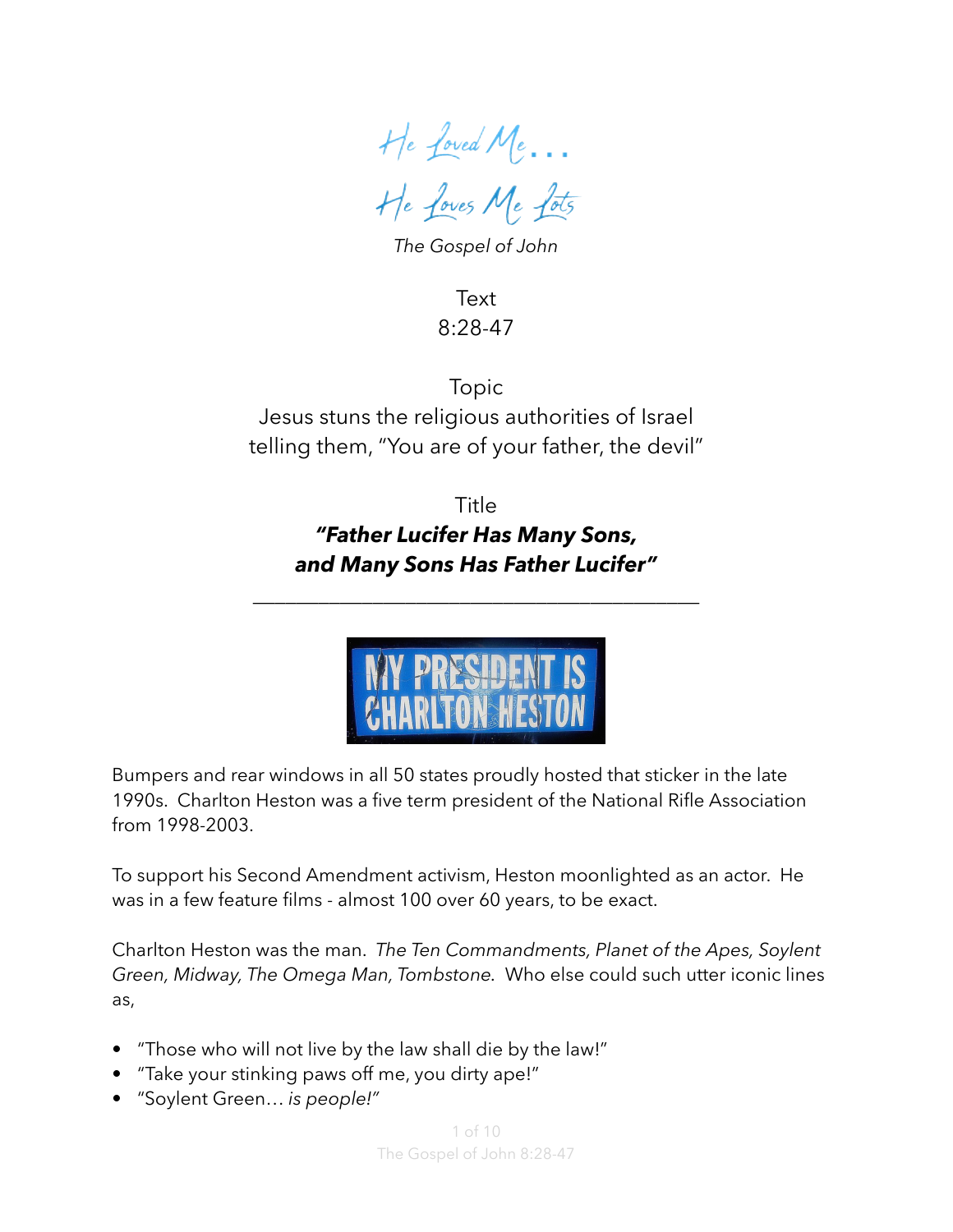## **He headlined the greatest movie of all time.**

Released in 1959, *Ben Hur* has everything you could ask for in a film. It has something more: Jesus.

The full title of the book from which the film was made is, *Ben Hur - A Tale of the Christ.* Published in 1880, it is considered "the most influential book of the 19th century."

The story recounts the persecution of [Judah Ben-Hur,](https://en.wikipedia.org/wiki/Judah_Ben-Hur) a wealthy Jew from Jerusalem. He is wrongfully convicted by the Romans and sentenced to row in the Roman galleys for life. Judah survives his ordeal as a galley slave by saving the life of Arrius, the commander of his ship. Arrius adopts Judah.

When he was adopted, Judah Ben-Hur went from *slave* to having the status of a *son*.

#### **The Jewish authorities thought they were** *sons* **but Jesus said they were** *slaves.*

- When the Lord promised that those who believe in Him will be made "free" (v32), the Pharisees understood Jesus considered them "slaves."
- The Jews claimed that being descended from Abraham gave them status as sons. Jesus would tell them that their dad was the devil.

In contrast, Jesus tells those who believe in Him they have been "set free." They are no longer slaves, but sons. Jesus said, "a slave does not abide in the house forever, *but* a son abides forever."

#### **Jesus used adoption as a metaphor of what it means to believe in Him.**

The adoption metaphor carries on into the New Testament. The apostle Paul is the New Testament's adoption specialist:

- He said Jesus came, "that we might receive adoption to sonship" (Galatians 4:5).
- He said, "having predestined us to adoption as sons by Jesus Christ to Himself" (Ephesians 1:5).
- He said, "You received God's Spirit when he adopted you as his own children" (Romans 8:15 NLT).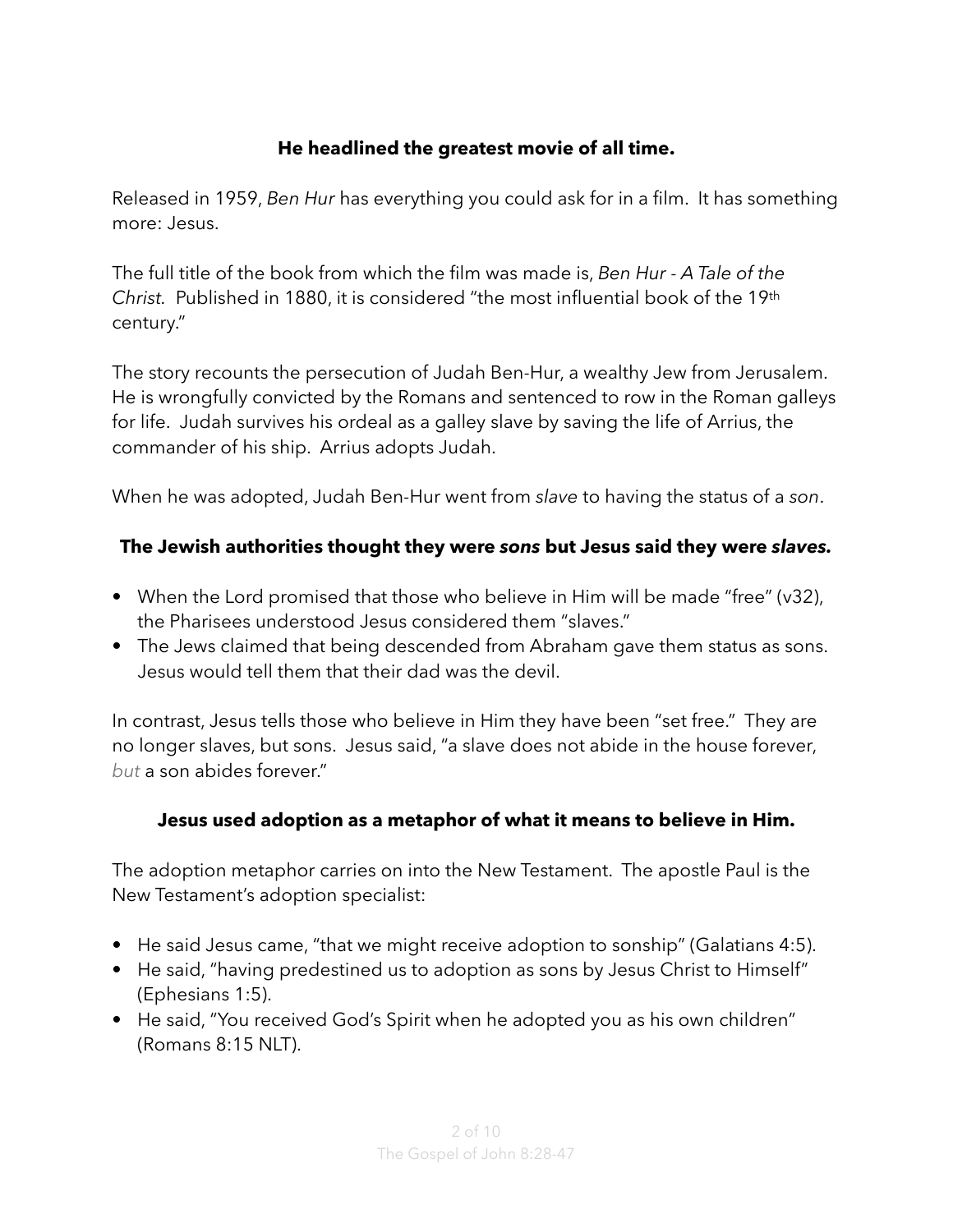The adoption was first offered to Israel. Romans 9:4, "Theirs is the adoption to sonship." When Israel rejected Jesus Christ, their adoption was put on hold.

I'll organize my comments around two points: **#1 Believer, Believe You Are Adopted,** and **#2 Nonbeliever, Believe You Are A Slave.**

## **#1 - Believer, Believe You Are Adopted (v28-32)**

# **Only 210 shopping days until Christmas.**

You might think twice about gifting someone with a DNA test.

"I have seen a substantial increase in paternity cases over the past few years," said Adam B. Wolf, a lawyer specializing in fertility lawsuits. "Our clients typically call in February after receiving the results of the at-home DNA tests they receive for the holidays."

# **The Creator of DNA was about to announce to the Jews who their father was.**

Metaphors are one way our gracious Heavenly Father communicates aspects of His love and grace. Christians are compared to a household, the servants in the household, the steward over the household, and sons in the household. They are not meant to compete. Each teaches different truths about God.

The Doctrine of Adoption doesn't get much press among Christians. It should. It encourages us that, as sons, all the privileges and blessings of the Christian life, both present and future, belong to us.

J.I. Packer writes, *"Our understanding of Christianity cannot be better than our grasp of adoption. Of all the gifts of grace, adoption is the highest."*

Joh 8:28 Then Jesus said to them, "When you lift up the Son of Man, then you will know that I am He, and that I do nothing of Myself; but as My Father taught Me, I speak these things.

Jesus had been teaching in the Temple. Some Scribes and Pharisees confronted Him.

"Son of Man" was the primary title by which Jesus identified Himself. It pointed the Jews to a specific prophecy in the Book of Daniel in which the promised Messiah is called the Son of Man. Jesus was claiming to be that guy.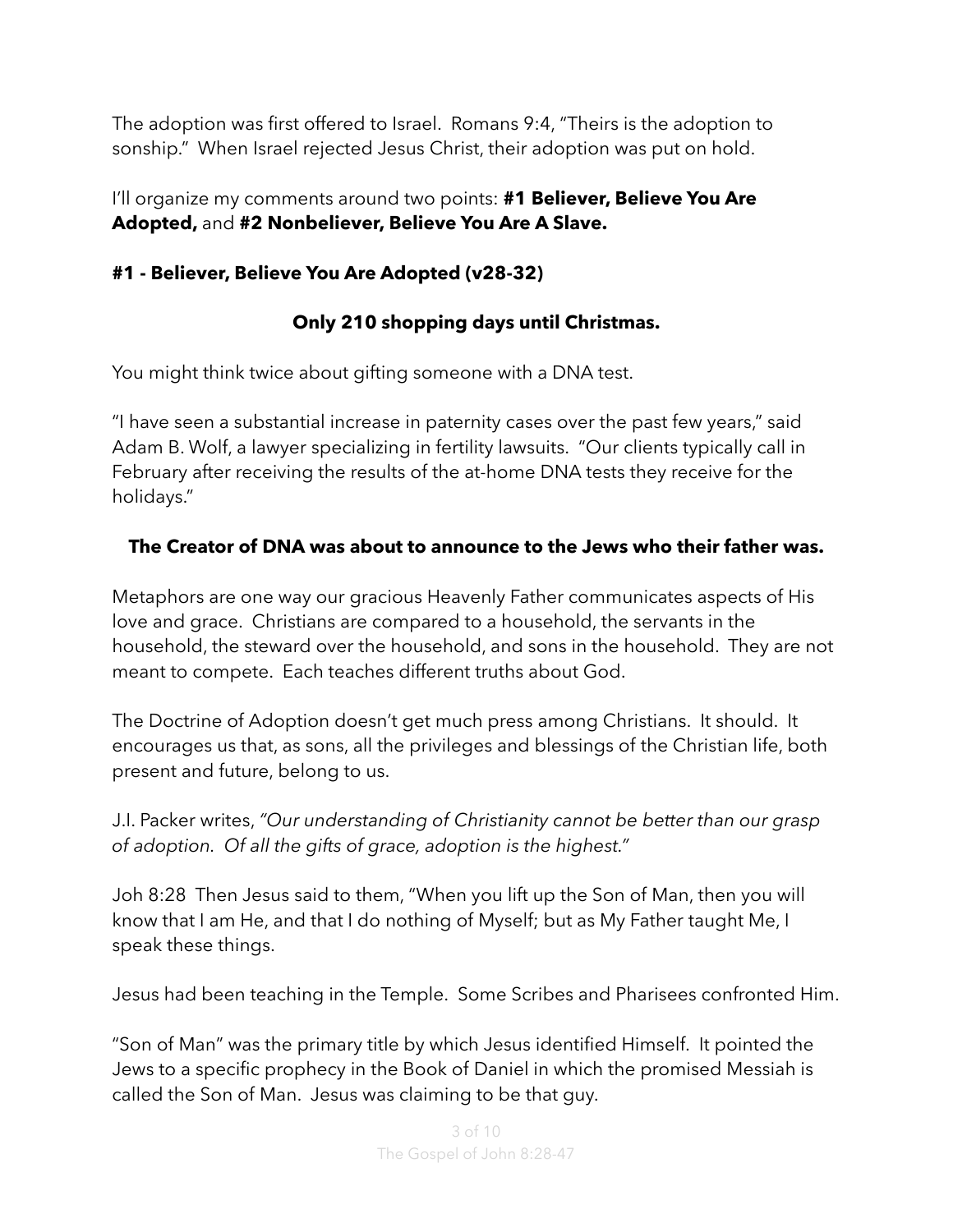"Lifted up" is how Jesus described His death on the Cross. It, too, pointed back - to the twenty-first chapter of the Old Testament Book of Numbers. Israel was suffering judgment for sin. Serpents were in the camp, and their bite was fatal. Moses was commanded to make a bronze serpent on a pole. Any Israelite who merely looked at the pole was spared from death.

It was a type of the futures Cross. Jesus lifted up on the Cross draws all men to Himself. **Any** who believe are saved. "He is the Savior of all men, especially those who believe" (First Timothy 4:10).

His death on the Cross was accompanied with things by which they would know He was their Messiah:

- The veil in the Temple was torn from top to bottom.
- "The Earth quaked, and the rocks were split."
- Many deceased saints were simultaneously raised from the dead and seen in Jerusalem.
- The stone of His tomb was rolled away revealing it empty.
- There was a "great earthquake" when an angel rolled away the stone.

Joh 8:29 And He who sent Me is with Me. The Father has not left Me alone, for I always do those things that please Him."

"Always" is quite a claim. Can you imagine anyone, other than Jesus, saying this?

Jesus claimed to be the Son of Man. The higher you aspire to some position, the deeper the dive that is taken into your background. Think of the worst of the hearings to approve a justice to the Supreme Court. The religious authorities would go all the way back to Jesus' conception and suggest He was illegitimate, immediately disqualifying Him.

*His conception was miraculous.* The virgin birth was necessary to *qualify,* not *disqualify.* No one with a sinful human nature could die for the sins of the world. Conceived as He was by God the Holy Spirit in the womb of Mary, Jesus was born without a sinful human nature. He was a second Adam, sent to redeem and restore what Adam had ruined.

Joh 8:30 As He spoke these words, many believed in Him.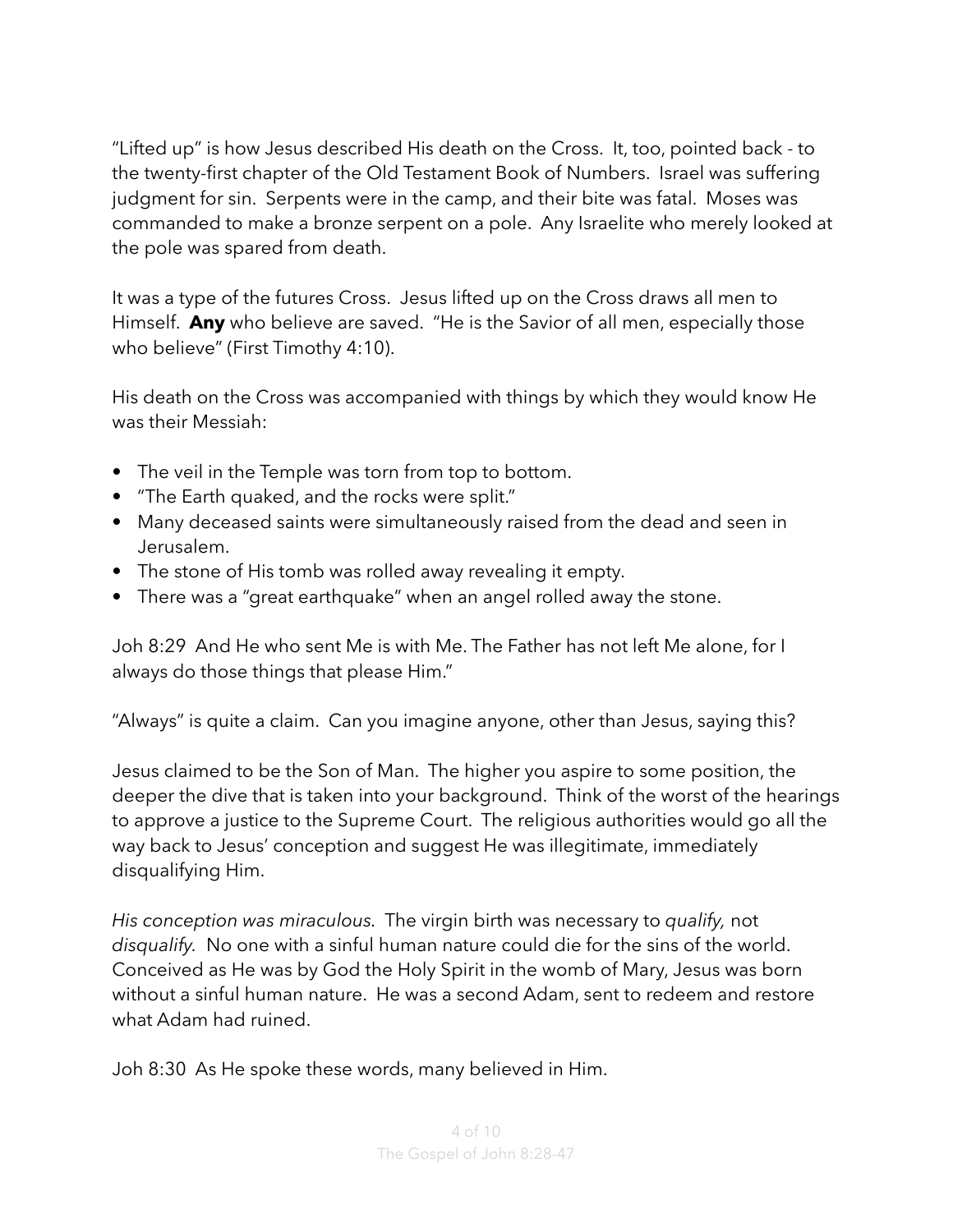- We are not among those who believe that the Bible teaches there is a second chance for salvation after death.
- Nor do we see any kind of universalism in the Bible, that everyone will somehow be saved.
- Nor do we see annihilationism, by which non-believers will simply cease to exist.

There is the Lake of Fire into which all nonbelievers, and all the wicked angels, will be confined for an eternity of conscious torment.

Nevertheless, "Many believed."

## **I think we will be wonderfully surprised by some of the faces we see in Heaven.**

Imagine Old Testament saints arriving in Paradise and seeing Abraham's carnal, compromising nephew, Lot. **"You** made it?! *No way!!"*

Joh 8:31 Then Jesus said to those Jews who believed Him, "If you abide in My word, you are My disciples indeed.

Joh 8:32 And you shall know the truth, and the truth shall make you free."

The freedom promised in the Bible is freedom from sin and it's penalty, death, revealed in God's Law. Our friends at [gotquestions.org](http://gotquestions.org) define our freedom in Christ, saying,

*Before Jesus died on the Cross, God's people lived under a detailed system of laws. The Law was powerless to grant salvation or produce true freedom. It pointed the way to Jesus Christ (Galatians 3:19-24). Through His sacrificial death, Jesus Christ fulfilled the Law, setting believers free from sin and death. God's laws are now written in our hearts through the Spirit of God, and we are free to follow and serve Christ in ways that please and glorify Him.*

A born-again, baptized-into-the-body, Spirit-filled, transformed, new creation in Jesus, can abide and not attempt life in their own strength. Adopted as a son, you have everything you need to live godly.

esus did not use the word "adoption." *He didn't need to.* It was understood. Adoption was the way you were elevated from slave to son.

J Paul loved the metaphor: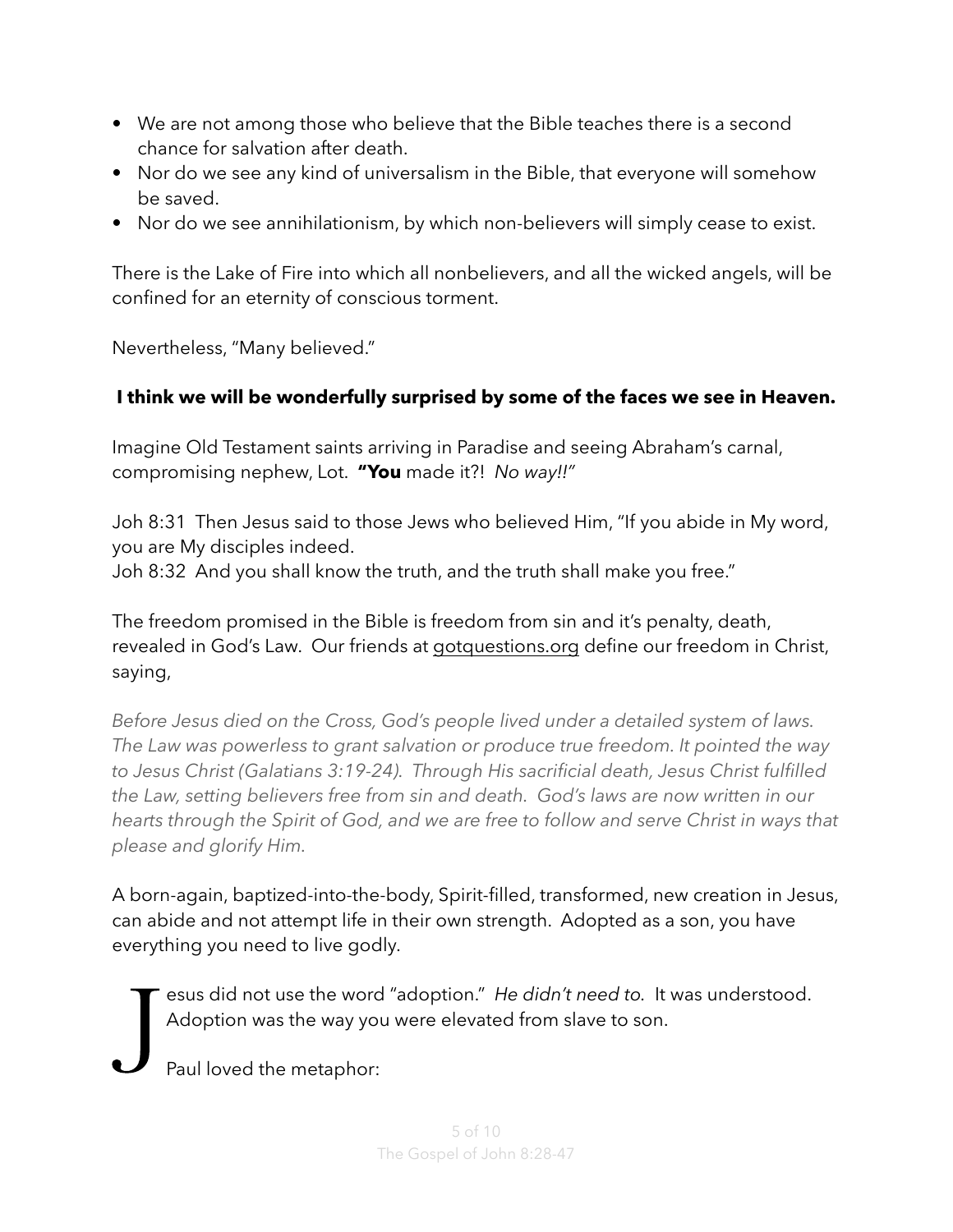"But when the fullness of the time had come, God sent forth His Son, born of a woman, born under the law, to redeem those who were under the law, that we might receive the adoption as sons. And because you are sons, God has sent forth the Spirit of His Son into your hearts, crying out, "Abba, Father!" Therefore you are no longer a slave but a son, and if a son, then an heir of God through Christ" (Galatians 4:4-7).

"No longer slaves but sons" is the promise Jesus made to those who believe. There is no need to over explain this. We immediately understand it.

When a couple is going through an adoption, they are anxious until they hear four words: "The adoption is final." The child is legally theirs, a son or a daughter.

### **If you are a believer, your adoption is final. It was finalized the instant you were saved.**

Let's make one application of this before moving on. Whereas a slave might beg for resources, a son has full access to them. Apply that to the presence and power of God the Holy Spirit. Do we beg for Him, or simply believe?

### **#2 - Nonbeliever, Believe You Are A Slave (v33-47)**

### **Your father's not your father: when DNA tests reveal more than you bargained for.**

There are many articles like that. It could be the headline for our remaining verses.

Joh 8:33 They answered Him, "We are Abraham's descendants, and have never been in bondage to anyone. How can You say, 'You will be made free'?"

The Jews understood by His use of the word "free" that Jesus was suggesting they were slaves. They objected, claiming they had never been slaves.

Israel was subjected by Egypt, Babylon, Persia, and Rome. The Northern Kingdom was destroyed by Assyria. The Jews were not thinking in mere political terms. They were giving what might be described as an *internal* definition of freedom. In spite of political oppression they thought of themselves as free sons of Abraham, who had never *inwardly* bowed to foreign rule.

Joh 8:34 Jesus answered them, "Most assuredly, I say to you, whoever commits sin is a slave of sin.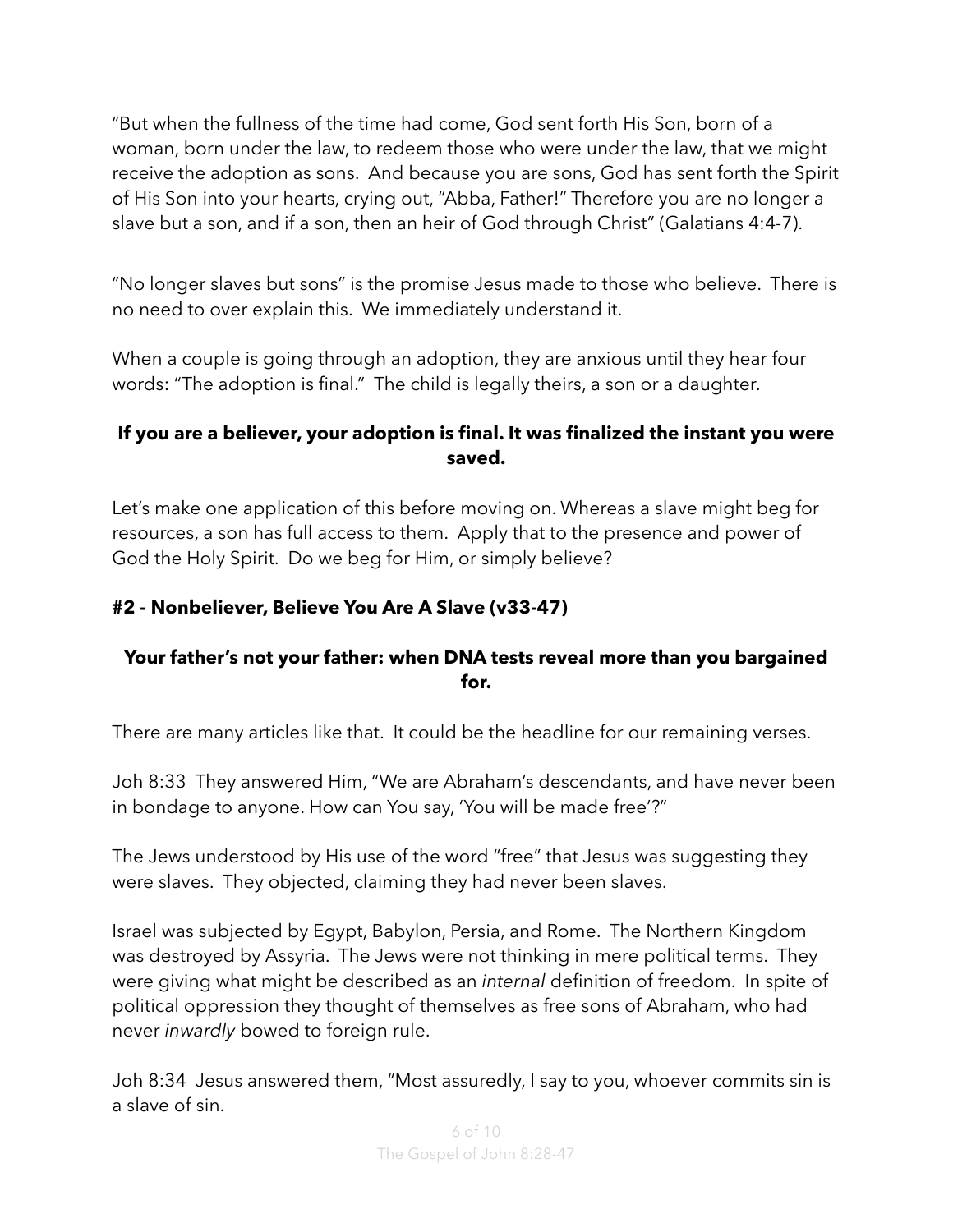Joh 8:35 And a slave does not abide in the house forever, but a son abides forever. Joh 8:36 Therefore if the Son makes you free, you shall be free indeed.

"Sin" here refers to a habit of sinning. A person habitually sinning is a slave, not a son. Were they sinning? Big time!

Joh 8:37 "I know that you are Abraham's descendants, but you seek to kill Me, because My word has no place in you.

Their desire to murder Him was a pretty good indicator that they were sinning and, therefore, slaves, not sons. The "word" of God was not penetrating their hardened hearts.

Joh 8:38 I speak what I have seen with My Father, and you do what you have seen with your father.'

"Like father, like son." Jesus is about to give them their spiritual DNA results.

Joh 8:39 They answered and said to Him, "Abraham is our father." Jesus said to them, "If you were Abraham's children, you would do the works of Abraham. Joh 8:40 But now you seek to kill Me, a Man who has told you the truth which I heard from God. Abraham did not do this.

They in no way resembled Abraham. The "works of Abraham" are declared in Genesis 15:6, "Abram believed the LORD, and He credited it to him as righteousness." The apostle Paul quotes this, saying, "Abraham believed God, and it was credited to him as righteousness." (Romans 4:3).

It can be hard to believe that all a person must do to be saved is believe. It's all you *can* do that isn't a work.

Joh 8:41 You do the deeds of your father." Then they said to Him, "We were not born of fornication; we have one Father - God."

They believed their physical descent guaranteed their sonship. They not subtly pointed to the suspicious birth of Jesus.

Joh 8:42 Jesus said to them, "If God were your Father, you would love Me, for I proceeded forth and came from God; nor have I come of Myself, but He sent Me.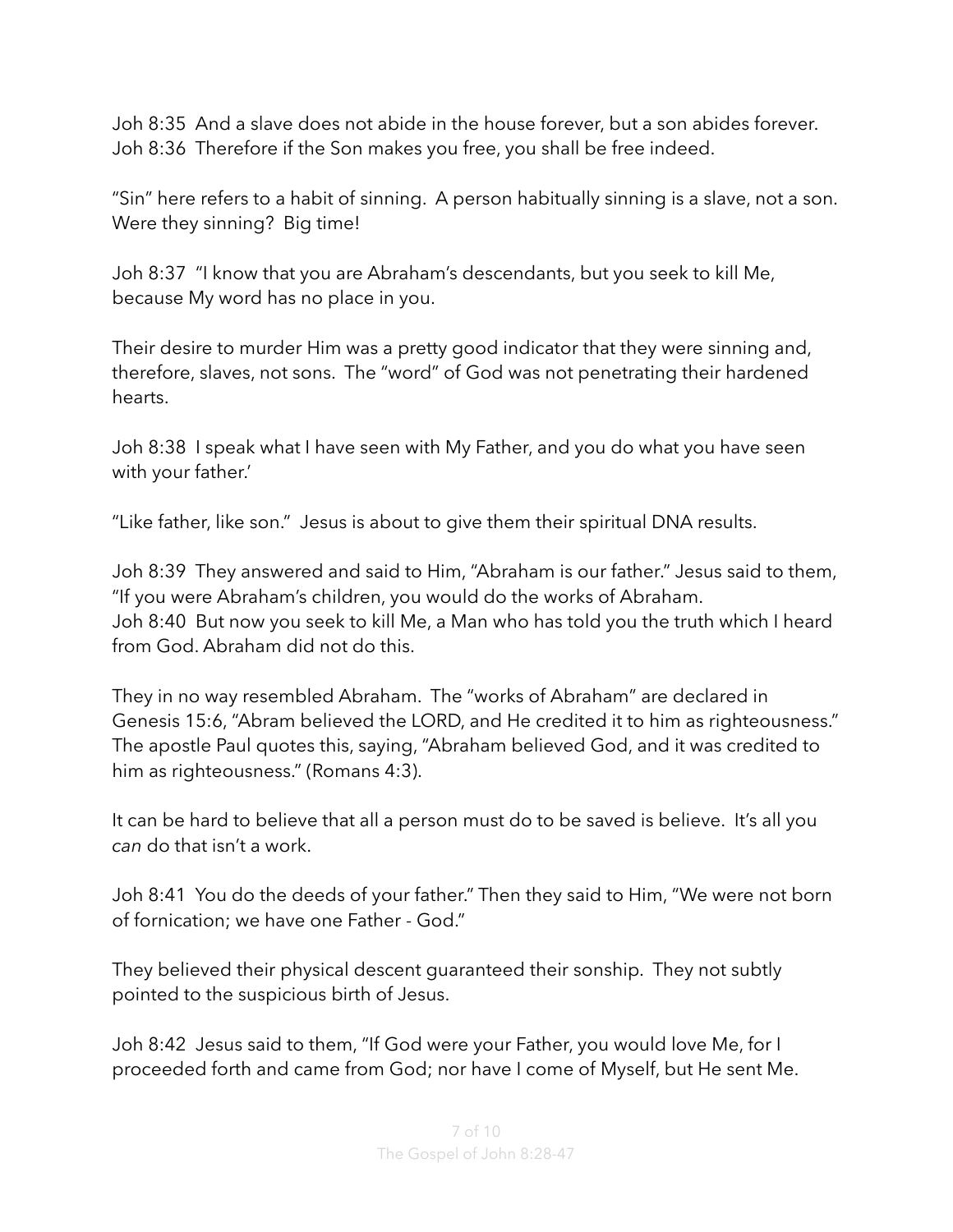Joh 8:43 Why do you not understand My speech? Because you are not able to listen to My word.

The Lord was no illegitimate son. Jesus was sent by His Father. If the Jews did not love Him, they did not love the Father, no matter their protests. Their values, biases, and prejudices overruled the Word of God.

We most definitely bring values, biases, and prejudices as we read or hear God's Word. Ask the Lord to help you identify yours, so that you might go deeper into the Word.

 Joh 8:44 You are of your father the devil, and the desires of your father you want to do. He was a murderer from the beginning, and does not stand in the truth, because there is no truth in him. When he speaks a lie, he speaks from his own resources, for he is a liar and the father of it.

The Jews were like the devil:

- The devil is a "murderer from the beginning." By the success of his temptation, he robbed Adam of spiritual life, and through him brought death to the entire race.
- The devil is a liar. He told the first lie, that Adam and Eve would be like God if they disobeyed Him.

Joh 8:45 But because I tell the truth, you do not believe Me.

D.A. Carson writes, *"The children of God will so love the truth that they will believe in Jesus; the children of the devil will be so characterized by lies that they will not be able to accept the truth, precisely because it is the truth."*

Joh 8:46 Which of you convicts Me of sin? And if I tell the truth, why do you not believe Me?

The Jews had accused Jesus of breaking the laws of the Sabbath, and of blaspheming, because He made Himself equal with God. Later in this chapter they will say He was demon possessed. They could not, however, prove any of their charges, because their accusations were all false.

Joh 8:47 He who is of God hears God's words; therefore you do not hear, because you are not of God."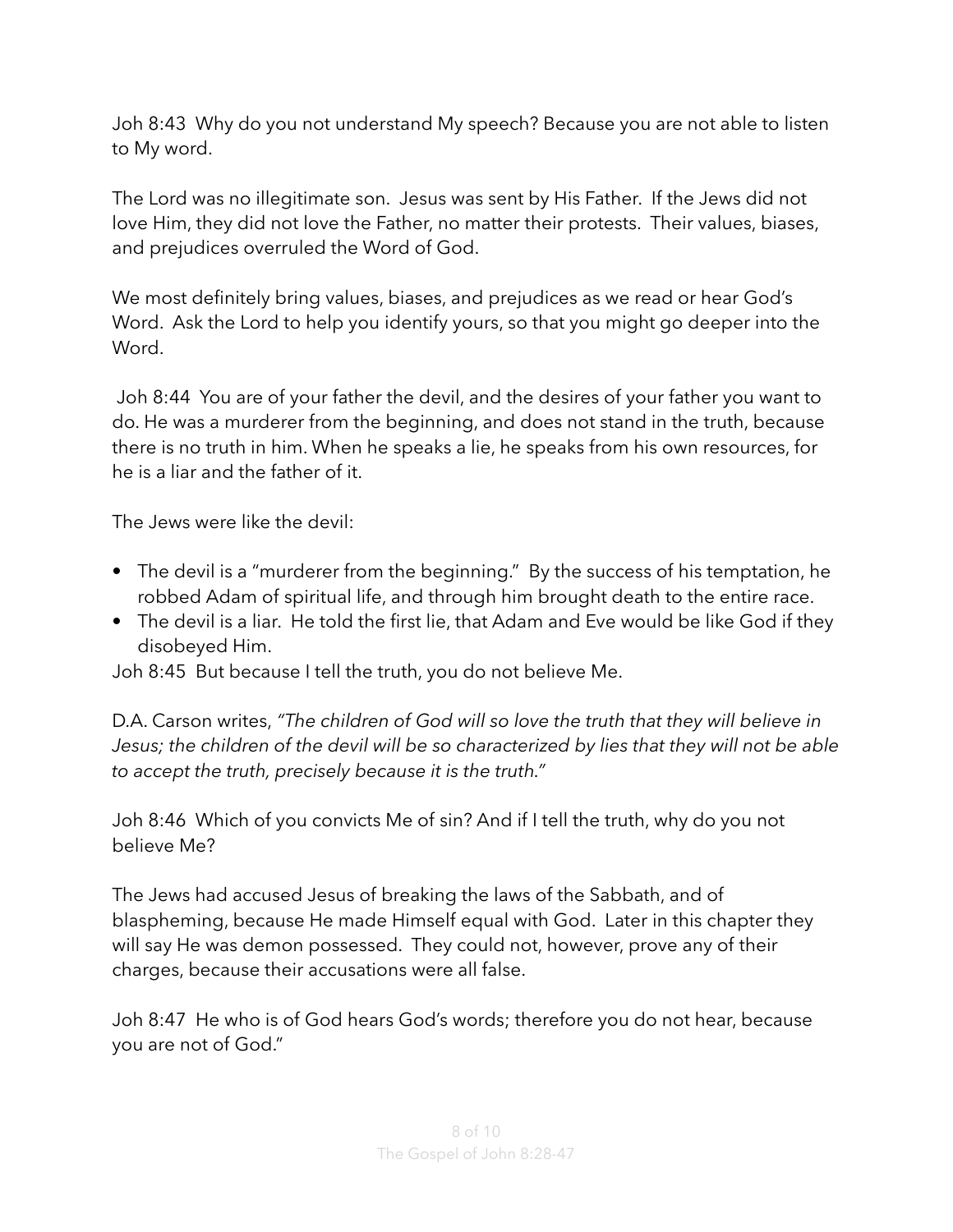Edward Klink writes, "Since they belong to the devil, they do not belong to God. They are, quite simply, illegitimate children. The spiritual heritage they claim for themselves is a lie from the devil."

F or all its unfathomable depth, the Bible can be simple. You are either a *slave* or a *son:*

- Everyone starts life as a slave to sin, the devil, and death. We are born spiritually dead, into a world system that is described as darkness.
- We can only be saved from slavery, and the final destination of the Lake of Fire, by adoption.

# **Adoption is included in the salvation 'package.'**

When you see Jesus lifted up for your sins, and believe Him, you are born-again, baptized into the body of Jesus, God the Holy Spirit comes to reside in you, **and** *you're adoption is final.* 

Tim Keller writes, "The image of "adoption" tells us that our relationship with God is based completely on a legal act by the Father. You don't "win" a father, and you don't "negotiate" for a parent. Adoption is a legal act on the part of the father - it is very expensive and costly only for him. There is nothing the son does to win or earn the status. It is simply received."

#### **Abba.**

Not the *Dancing Queen* Swedish pop band. It is an Aramaic word used for the relationship between a father and son. It is like calling your father, "Papa."

The word is found three times in the New Testament:

- 1. Jesus addresses His Father as "Abba, Father" in His prayer in Gethsemane.
- 2. In [Romans 8:15,](https://biblia.com/bible/esv/Rom%208.15) "Abba, Father" is mentioned in relation to the Spirit's work of adoption that makes us God's children and heirs with Christ.
- 3. In [Galatians 4:6,](https://biblia.com/bible/esv/Gal%204.6) again in the context of adoption, the Spirit in our hearts cries out, "Abba, Father."

Some think it's irreverent to approach God as Papa. Let me ask you fathers. Do you want your kids to keep their distance and always call you "mister" and "sir?"